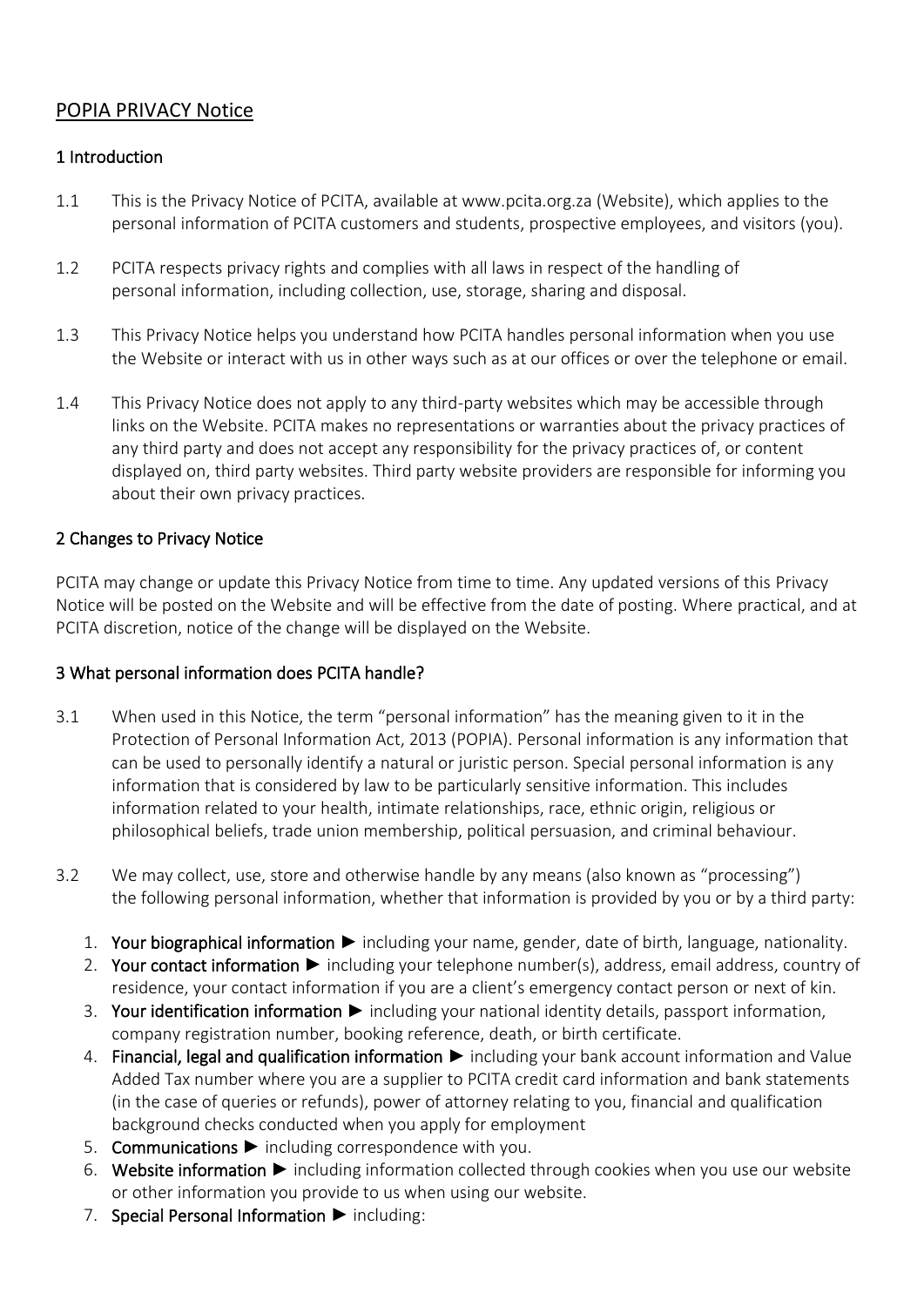- $\circ$  (a) Health/medical information (for example allergies, disabilities, dietary
	- requirements, records of accidents and illnesses)
- o (b) Photographs and TV footage
- 8. In addition, we may collect any other information relating to you which we lawfully receive, and which may be relevant to your dealings with PCITA. If the information that PCITA collects personally identifies you, or you are reasonably identifiable from it, PCITA will treat it as personal information.

## 4 Personal Information of third parties

- 4.1 You should not disclose the personal information of third parties to PCITA unless:
	- 1. here is a reason why PCITA needs to have that information.
	- 2. you are permitted by the third party to disclose their personal information to PCITA or you must be their parent or guardian; and
	- 3. you have brought this privacy policy to the attention of the third party.
- 4.2 An example of when you may disclose a third' party's personal information to us is when you are booking a course on the third party's behalf with their consent.
- 4.3 When you give us the personal information of a third party, please provide a copy of this Privacy Notice to that person so that they can also be made aware of the conditions under which their personal information is handled by us.
- 4.4 If you provide health related special personal information to us in respect of a third party by completing a Special Needs Request Form and giving us an accompanying doctor's report, specific requirements apply to that.
- 4.5 PCITA has no way of checking that you have complied with the requirements relating to the disclosure of third party's personal information and therefore must assume that you have done so.

## 5 How does PCITA collect your personal information?

- 5.1 PCITA collects your personal information directly from you in the following ways, namely when you:
	- 1. access to and use of the Website or any of our online platforms or applications.
	- 2. visit PCITA offices or other premises.
	- 3. register a course with us.
	- 4. purchase or use other services from PCITA.
	- 5. train with PCITA or use any of our other services.
	- 6. complete a Special Medical Needs Request Form.
	- 7. address a query to us.
	- 8. interact with us on social media, or through direct messaging systems
	- 9. enter a promotional competition run by us.
	- 10. apply to PCITA for employment.
	- 11. communicate with PCITA in any way; and
	- 12. have a business relationship with PCITA.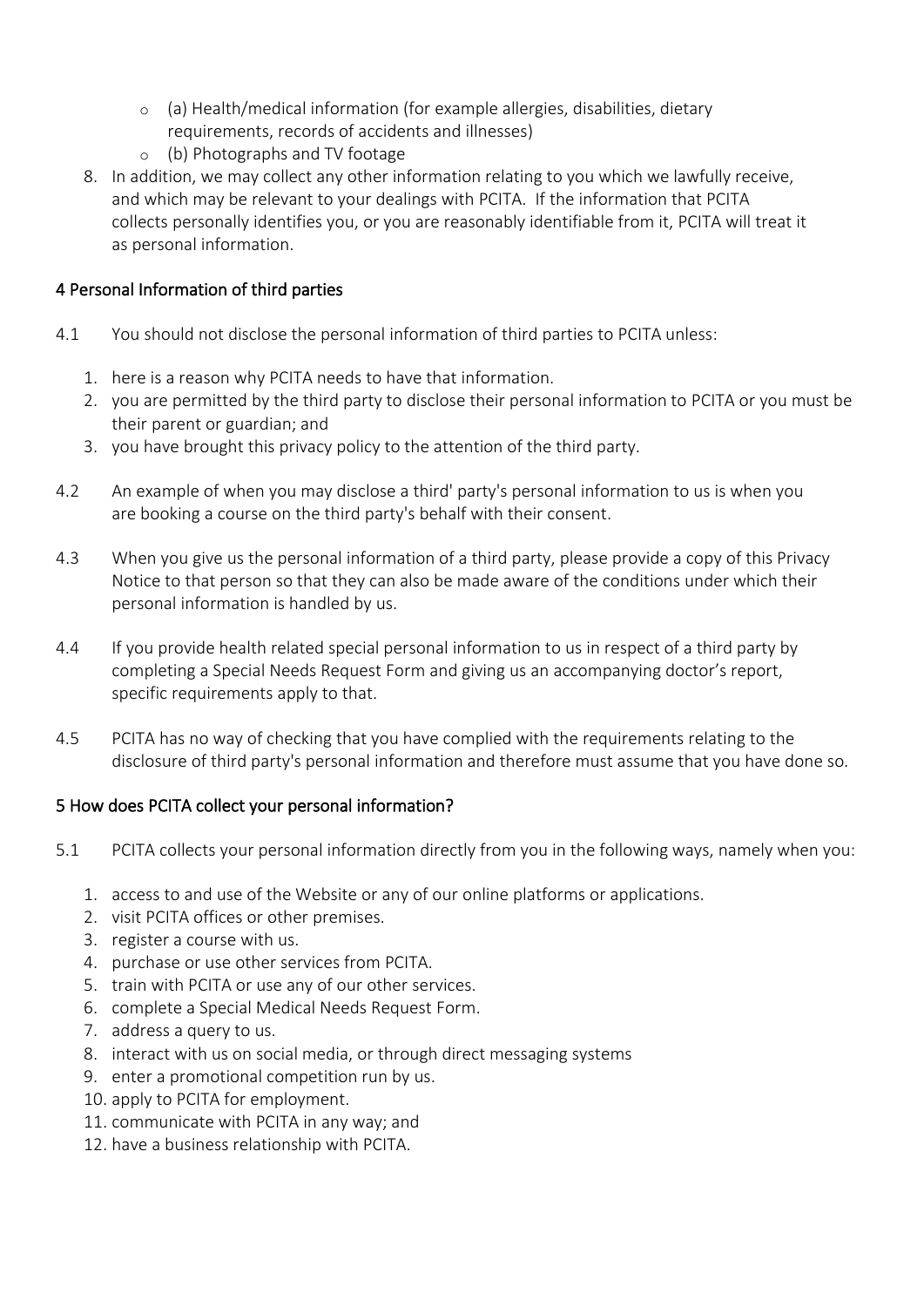5.2 PCITA also collects your personal information from third parties when they book courses or other services on your behalf or where a doctor, caregiver, parent or guardian or referee provides information about you to us and any public information sources.

## 6 What happens if you do not permit PCITA to collect your personal information?

If you do not provide PCITA with your personal information where PCITA requires it, you may not be able to train or use PCITA other services, book a course or other PCITA services, do business with PCITA, apply to PCITA for employment, enter PCITA premises or access certain portions of the Website or PCITA online platform and applications and this may restrict your dealings with PCITA.

## 7 For what purposes does PCITA handle your personal information?

- 7.1 The law permits us to handle personal information where there is a lawful purpose and justification for doing so. Justifications include where we have your consent, where it is necessary to perform or conclude a contract with you, where it is in our or your legitimate interests or where the law requires us to do so. The purposes for which we handle personal information are set out below.
- 7.2 We are only permitted to handle your special personal information under limited circumstances. We will only do so with consent or where we are otherwise permitted by the law.
- 7.3 We will only handle your personal information for the purposes for which we have obtained it and on a ground of justification stated in POPIA. The purposes include:
	- 1. To manage our relationship with you ► to ensure compliance with laws and to be able conduct our business with you, engage with you or market and provide our services to you, authenticate your identity, to enable us to communicate with you and provide information to you and keep our records updated. Justification: Training requirements need to be adhered to.
	- 2. To manage recruitment ► including eligibility for work, processing job applications requirements. Justification: Your consent
	- 3. To comply with policies including monitoring ► including in relation to claims, or legal processes or requirements and conducting investigations and incident response. We may conduct limited monitoring in accordance with the Regulation of Interception of Communications and Provision of Communication-related Information Act, 2002 or our IT policy, or your consent. Justification: (i) Our legitimate interest; (ii) Your consent where we ask for it and no other ground of justification applies.
	- 4. For security purposes ► for providing IT support, security, and your authentication (e.g. to check for unauthorised use of those systems and to comply with record keeping and other legal obligations) and to enable you to access our premises.

Justification: Our and your legitimate interest, compliance with laws governing cross border travel.

- 5. To maintain a safe working environment ► we may collect and use personal information to provide a safe and healthy working environment for our suppliers whilst on our premises. Where appropriate, we may share this information with governmental and law enforcement agencies. This may include special personal information such as:
	- o (a) Health information, to make provision for disabilities, allergies, illnesses, and injuries, including the provision of such information to third parties such as insurers or medical professionals where appropriate; or
	- $\circ$  (b) Details of criminal offences, so that we can prevent and detect crime. Justification: (i) Our legitimate interest; (ii) To comply with the law including the occupational Health and Safety Act, 1993; (iii) To conclude or perform in terms of a contract with you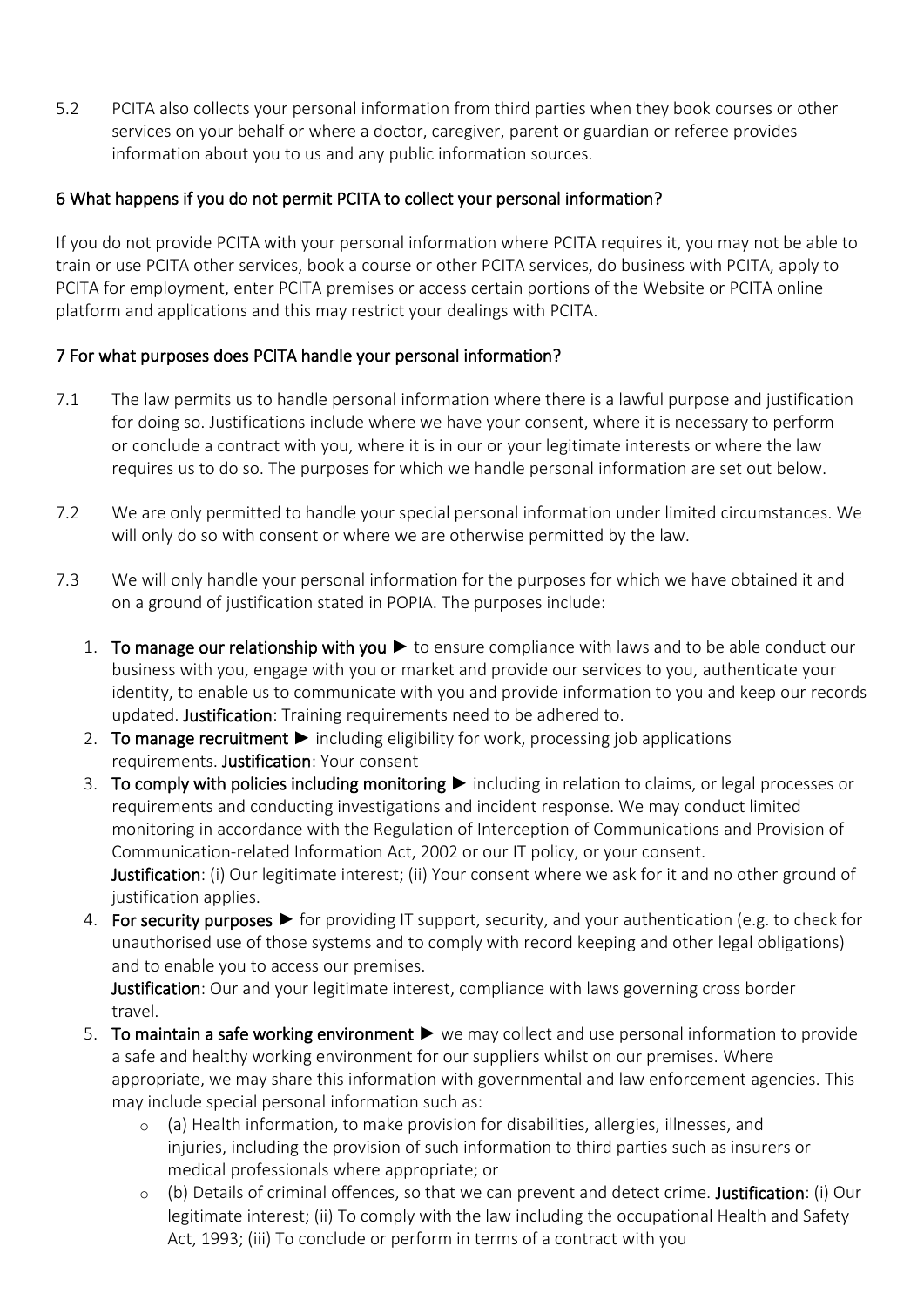- 7.4 Where we cannot rely on an alternative legal justification for our handling of your personal information above, we will rely on your consent. Where we do so, you are free to withdraw your consent at any time by contacting us. However, where you withdraw your consent, the consequences in section 6 may apply.
- 7.5 Generally, where you are our customer, we handle your personal information on the basis that it is necessary to do so in connection with our contract with you. We may also handle your personal information to further our legitimate interests, such as to optimise the working environment, and our other business interests or in terms of the law. In all instances we will have a lawful justification to handle your personal information.

## 8 To whom does PCITA disclose your personal information?

- 8.1 PCITA may disclose your personal information to:
	- 1. our employees, affiliates, AgriSeta, Department of Agriculture and it's representatives or third-party service providers.
	- 2. financial institutions in the case of refunds.
	- 3. persons to which we transfer our rights and obligations under our contracts with you.
	- 4. our insurers and our professional advisors, including our accountants, lawyers, business advisors and consultants.
	- 5. employment agencies, past employers or companies that contracted you to us, credit bureaux, antifraud agencies, sanctions, and politically exposed person screening lists.
	- 6. our customers
	- 7. law enforcement or regulatory bodies; and
	- 8. any other juristic or natural person for any authorised purpose with your consent.
- 8.2 We may disclose the personal information of other persons where necessary (for example, another person on whose behalf you have booked a course) to our service providers and business partners.
- 8.3 We will never sell personal information.

## 9 Direct marketing

- 9.1 If you are a customer of PCITA we may send you marketing communications from time to time that may be of interest to you. Each time you receive such a communication from us, there will be a simple and convenient method of opting out of receiving future marketing communications from us.
- 9.2 If you are not a customer of PCITA we may request your permission to send you marketing communications from time to time that may be of interest to you. If you decline the request, PCITA will not send you marketing communications.

#### 10 Security and storage

10.1 We may hold personal information in either electronic or hard copy form. In both cases we will take reasonable and appropriate steps to ensure that the personal information is protected from misuse and loss and from unauthorised access, modification, or disclosure.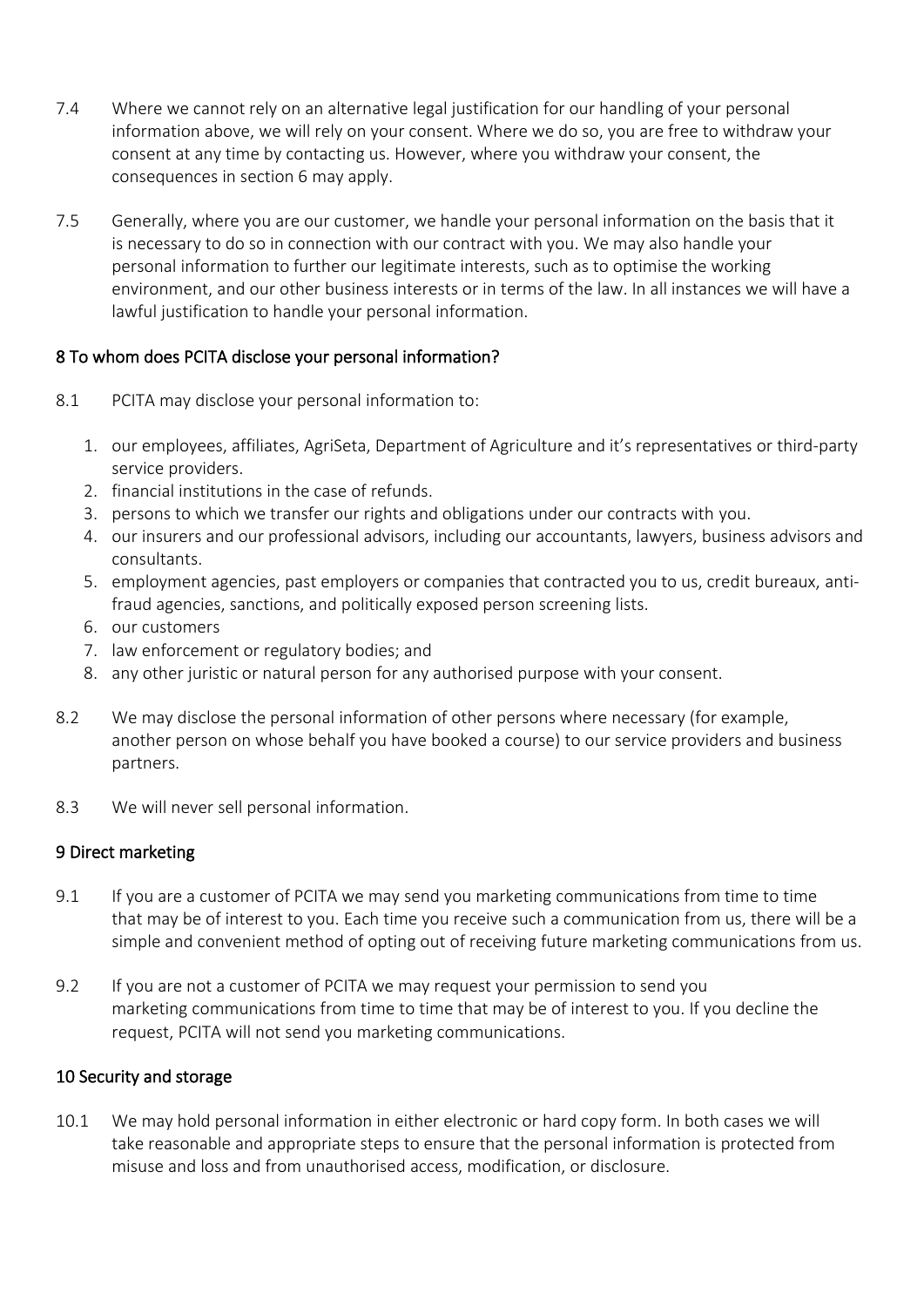10.2 We restrict access to the personal information to those authorised persons who need to use it for the relevant purpose(s).

#### 11 How can you exercise your rights?

- 11.1 You have the right to contact us at any time requesting:
	- 1. confirmation that we have your personal information.
	- 2. access to the records containing your personal information or a description of the personal information that we hold about you; and
- 11.2 You also have the right to object to our handling of your personal information on reasonable grounds where our justification for doing so is our or your legitimate interests.
- 11.3 When making a request we require adequate proof of identity which will include providing a certified copy of your identity or registration document/s.
- 11.4 We will try to provide you with suitable means of accessing information, where you are entitled to it, by for example, posting or emailing it to you.
- 11.5 There may be instances where we cannot grant you access to your personal information. For example, if your access would interfere with the privacy of others or would result in a breach of confidentiality, we may need to refuse access. If we refuse access, we will give written reasons for our refusal.
- 11.6 If you believe that any personal information that we hold about you is inaccurate, irrelevant, outdated, incomplete or misleading, you may request us to correct it. If you believe that any personal information that we hold about you is excessive or has been unlawfully obtained or that we are no longer authorised to retain the information, you may request that we destroy or delete it. We will consider if the information requires correction, deletion, or destruction and if we do not agree that there are grounds for action, you may request that we add a note to the personal information stating that you disagree with it.
- 11.7 We may charge a reasonable fee to cover our administrative and other reasonable costs in providing the information to you. We will not charge you for simply making the request or for us making any corrections to the personal information.

You also have the right to complain to the Information Regulator where you believe that we are not handling your personal information in accordance with the law. Complaints may be sent to the following email address: [complaints.ir@justice.gov.za](mailto:complaints.ir@justice.gov.za )

#### 12 Unlawful access to your personal information

If you believe that your personal information has been unlawfully accessed or acquired, you may contact PCITA using the contact information below and provide details of the incident so that PCITA can investigate it.